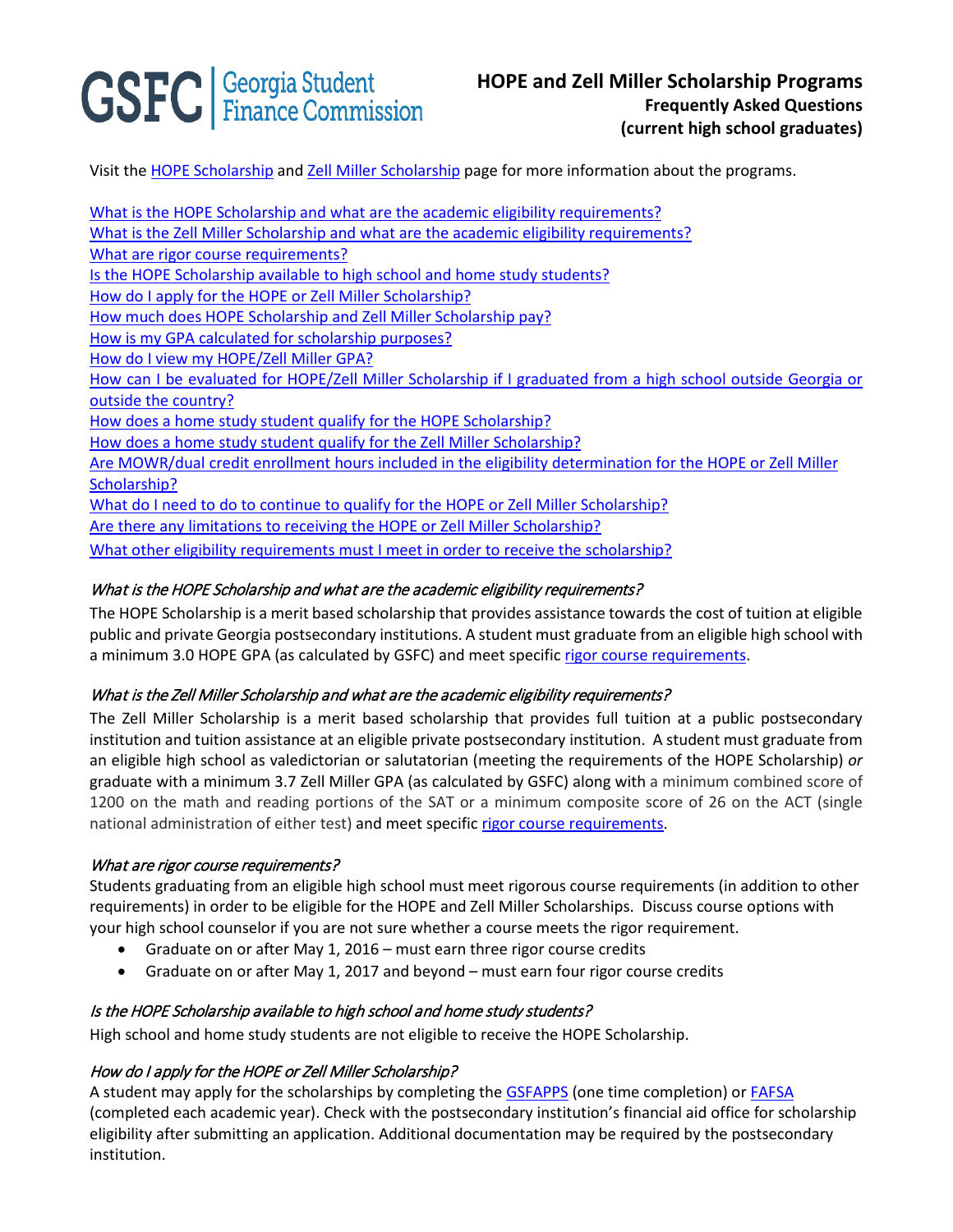#### <span id="page-1-0"></span>How much does HOPE Scholarship and Zell Miller Scholarship pay?

The HOPE and Zell Miller Scholarships assists with the cost of tuition at eligible postsecondary institutions and the [award amount](https://apps.gsfc.org/Secure/dsp_award_amounts.cfm) is dependent upon the specific institution.

#### <span id="page-1-1"></span>How is my GPA calculated for scholarship purposes?

GSFC calculates the GPA based solely on core course data (English, math, social studies, science, and foreign language only) transmitted from the high school, by June 30, for graduating seniors. GSFC cannot change or alter that data in any way. Any grade discrepancies or errors must be corrected by the high school and then resubmitted to GSFC. Contact your high school counselor if you have questions regarding courses and/or grades.

#### <span id="page-1-2"></span>How do I view my HOPE/Zell Miller GPA?

You may view your HOPE/Zell Miller GPA calculation by logging into your account at [www.GAfutures.org.](http://www.gafutures.org/)

#### <span id="page-1-3"></span>How can I be evaluated for HOPE/Zell Miller Scholarship if I graduated from a high school outside Georgia?

Students that graduate from a high school outside Georgia must be manually evaluated by GSFC. To be evaluated:

- 1. Complete the GSFAPPS a[t www.GAfutures.org](http://www.gafutures.org/) and,
- 2. Complete the "Student Information" section on the *[Request for Out-of-State High School Transcript](https://apps.gsfc.org/main/publishing/pdf/common/Out-of-State%20HS%20Transcript%20Eval%20HOPE%20Zell%20Miller%20Scholarship%20Request.pdf)  [Evaluation](https://apps.gsfc.org/main/publishing/pdf/common/Out-of-State%20HS%20Transcript%20Eval%20HOPE%20Zell%20Miller%20Scholarship%20Request.pdf)* form. Submit the form to your high school to complete the back of the form and,
- 3. Provide your official final high school transcript.

## <span id="page-1-4"></span>How does a home study student qualify for the HOPE Scholarship?

Home study students may qualify for the HOPE Scholarship in one of two ways.

- Score in the 75<sup>th</sup> percentile nationally on the ACT or SAT college admissions test
- Attempt 30 semester/45 quarter postsecondary semester hours, excluding MOWR/dual credit enrollment hours taken prior to home study completion, with a minimum 3.0 cumulative postsecondary GPA and then retroactively receive HOPE Scholarship funds

More information regarding eligibility requirements for home study students may be found on the [HOPE](https://www.gafutures.org/hope-state-aid-programs/hope-zell-miller-scholarships/hope-scholarship/)  [Scholarship Program](https://www.gafutures.org/hope-state-aid-programs/hope-zell-miller-scholarships/hope-scholarship/) page.

#### <span id="page-1-5"></span>How does a home study student qualify for the Zell Miller Scholarship?

A home study student may qualify for the Zell Miller Scholarship in one of two ways:

- Score in the 93 $^{rd}$  percentile nationally on the ACT or SAT; test taken prior to home study completion
- Attempt 30 semester/45 quarter postsecondary hours, excluding MOWR/dual credit enrollment hours taken prior to home study completion, with a minimum 3.3 cumulative postsecondary GPA, along with the required test scores, and then retroactively receive Zell Miller Scholarship funds. ACT/SAT must have been taken prior to home study completion.

More information regarding eligibility requirements for home study students may be found on the Zell Miller [Scholarship Program](https://www.gafutures.org/hope-state-aid-programs/hope-zell-miller-scholarships/zell-miller-scholarship/) page.

# <span id="page-1-6"></span>Are MOWR/dual credit enrollment hours included in the eligibility determination for the HOPE or Zell Miller Scholarship?

High school credit will be given for degree-level core courses taken as a MOWR/dual credit enrollment student and is included in determining a student's high school HOPE GPA. The dual credit enrollment coursework cannot be used to gain HOPE Scholarship eligibility while in high school or to determine HOPE Scholarship eligibility for non-HOPE scholars.